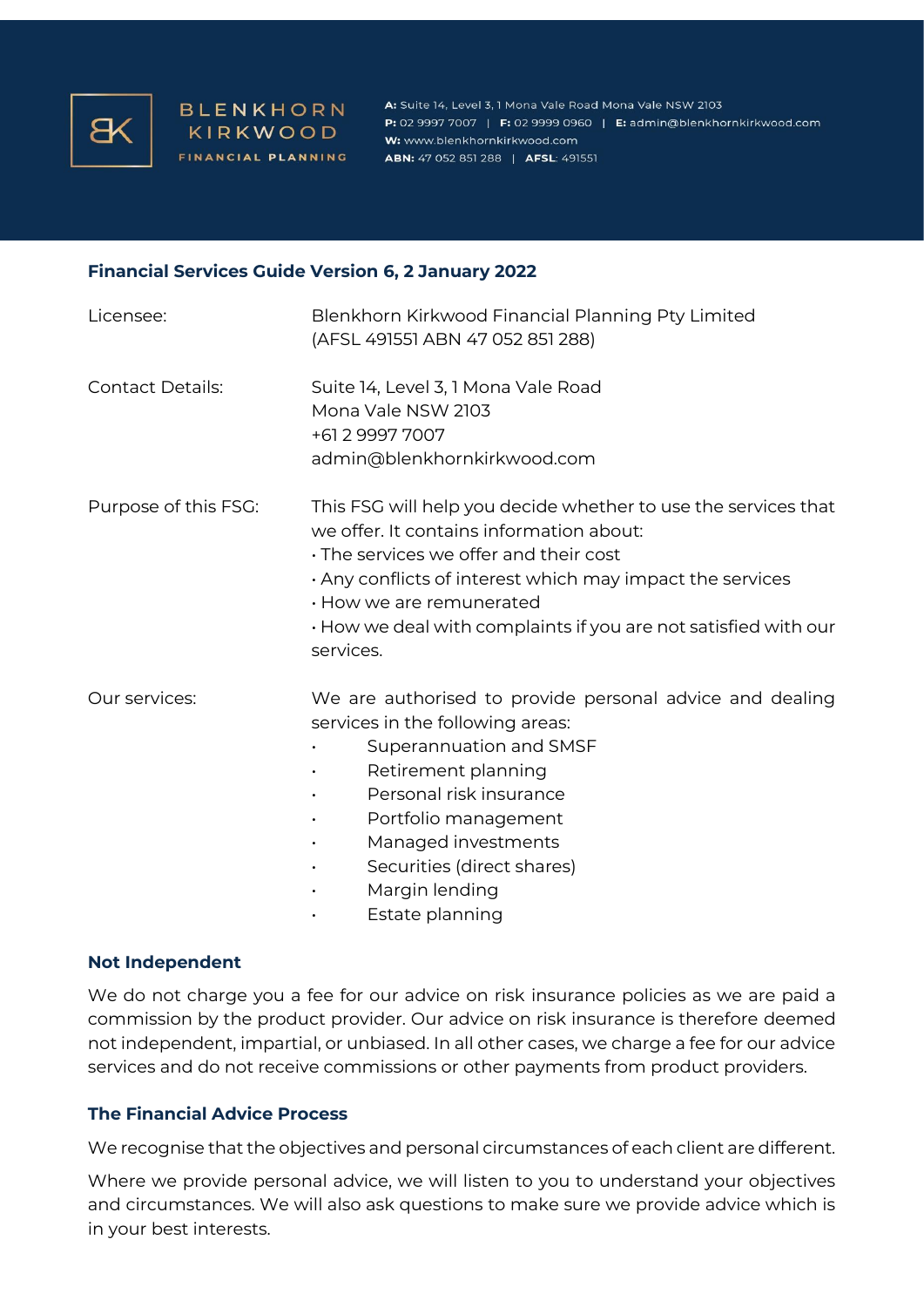When we first provide personal advice to you it will be explained thoroughly and documented in a Statement of Advice (SoA) which you can take away and read.

The SoA will explain the basis for our advice, the main risks associated with the advice, the cost to you of implementing the advice, the benefits we receive and any conflicts of interest which may influence the advice.

We will provide you with a Product Disclosure Statement where we recommend a financial product other than securities. This contains information to help you understand the product being recommended.

At all times you are able to contact us and ask questions about our advice and the products we recommend.

You can provide instructions to us in writing, via phone or via email. In some cases, we may require you to provide signed instructions.

We may provide further advice to you to keep your plan up to date for changes in your circumstances, changes in the law and changes in the economy and products.

If we provide further advice, it will be documented in a Record of Advice (RoA) which we retain on file. You can request a copy of the RoA document at any time up to 7 years after the advice is provided.

# **Fees**

All fees are payable to Blenkhorn Kirkwood Financial Planning.

# **Initial Advice Fees**

Our initial advice fees include meeting with you, the time we take to determine our advice and the production of the SoA. They will be based on the scope and complexity of advice provided to you. We will agree the fee with you before providing you with advice.

If you decide to proceed with our advice, we may charge an implementation fee for the time we spend assisting you with implementation. We will let you know what the fee will be in the SoA.

## **Annual Service Fee**

Our annual fee depends on the services that we provide to you. The fee will be an agreed fixed fee or a percentage of your portfolio value. It is paid monthly.

Our services and fees will be set out in an annual client engagement.

## **Commissions**

We receive a one-off upfront commission when you take out an insurance policy that we have recommended. We also receive a monthly commission payment for as long as you continue to hold the policy. The commission will vary depending on the recommended product and will be documented in the SoA or RoA.